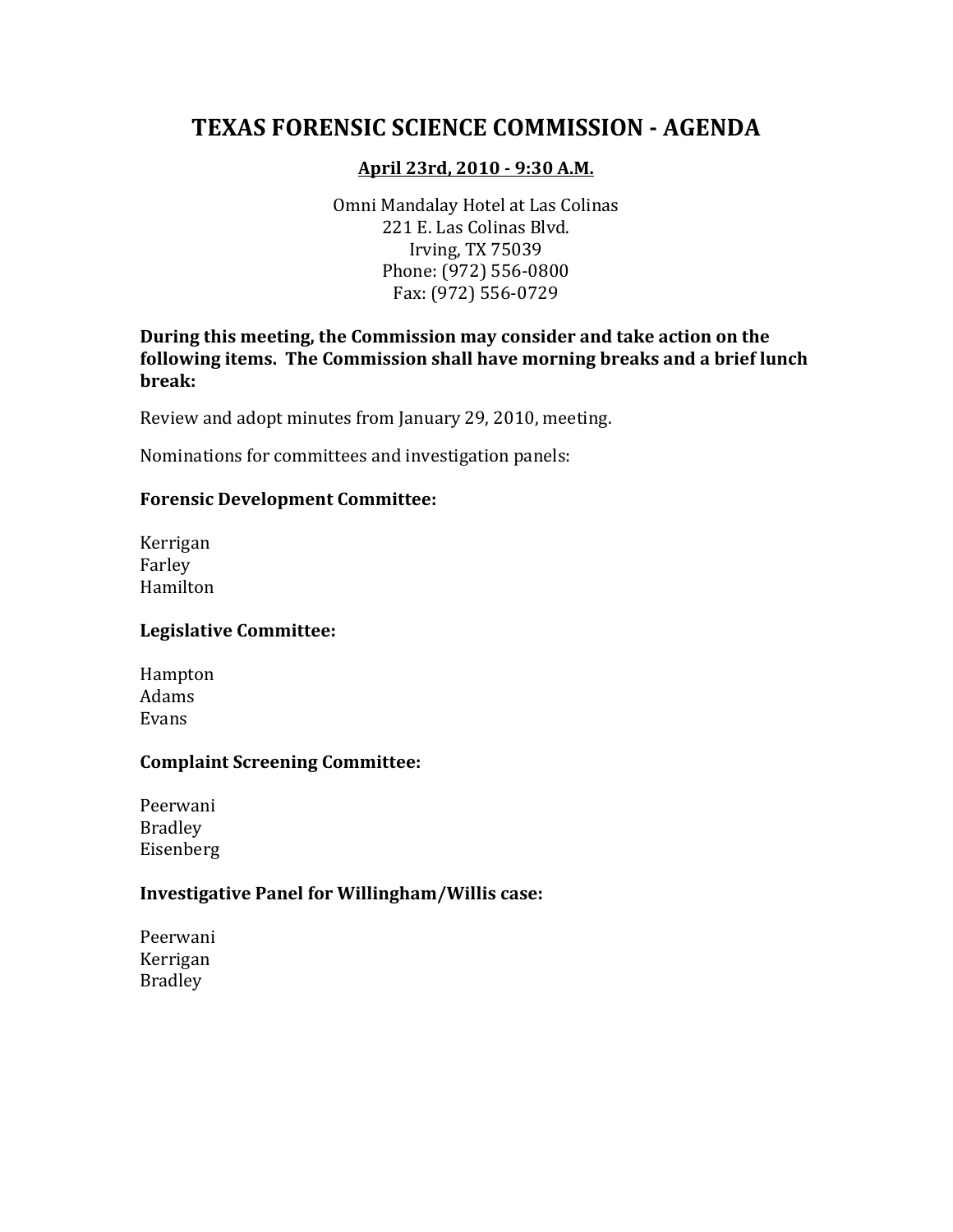#### **Investigative Panel for Moon case:**

Eisenberg Evans Farley

Invited testimony on laboratory testing backlogs. (FSC Presentation-John Bradley, State Lab-DPS, Local Lab-HPD, Private Lab-Orchid Cellmark).

Creation of general counsel position (Leigh Tomlin and Lance Evans).

Update on website (Leigh Tomlin).

Report and consider recommendations from Complaints Screening Committee on pending complaints. Discuss and take action on pending complaints.

Report and consider recommendations from Investigation Panels (Willingham/Willis and Moon). Discuss and take action on pending investigations.

Discuss and consider policy regarding anonymous complaints.

Report and consider recommendations from Forensic Development Committee. Discuss and take action on those recommendations, including: Guiding Principles for use by laboratories; rescheduling roundtable discussions, scheduling preroundtable meetings and FSC participation in forensic science seminar.

Report and consider recommendations from Legislative Committee.

Discuss and consider records retention policy.

Discuss and consider media policy.

Discuss and consider legislative hearings policy.

Report on House Committee hearing.

Amendment to Policies and Procedures regarding public comment at meetings (see attached proposal).

Hear public comments.

Consider proposed items for July meeting agenda.